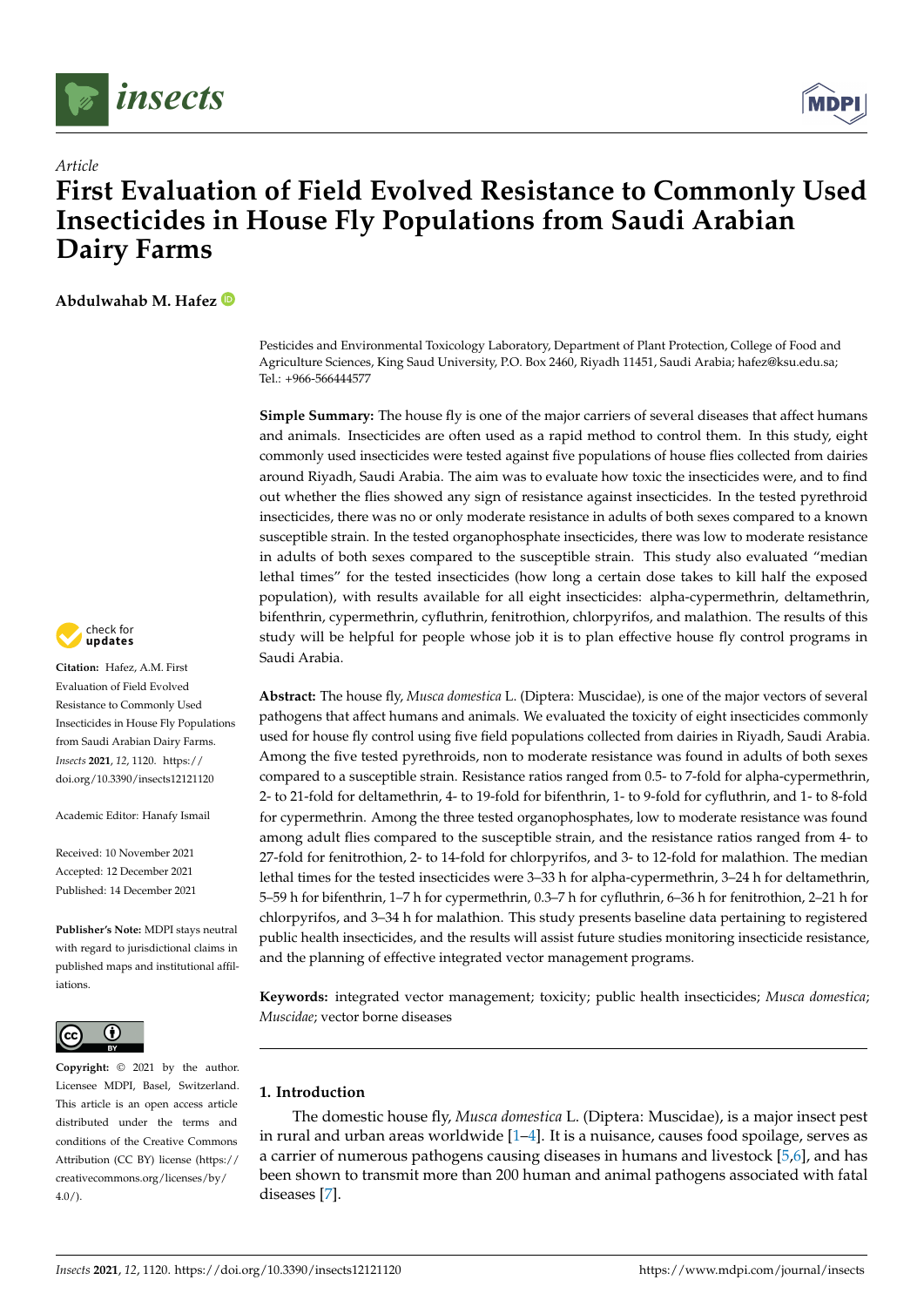A variety of organophosphate and pyrethroid insecticides have been recommended to manage various insect pests, including the house fly, worldwide. However, over the past few decades, over-reliance on synthetic insecticides has resulted in the house fly developing resistance to these two classes of insecticide, increasing the challenges for insect pest management [\[8–](#page-8-5)[11\]](#page-9-0). Overuse of insecticides has also resulted in environmental pollution, increased the cost of preventive control, and caused destruction of non-target organisms [\[12,](#page-9-1)[13\]](#page-9-2). These issues emphasize the necessity to employ an integrated pest management program against insect pests, including the house fly [\[14](#page-9-3)[–16\]](#page-9-4). To overcome the development of resistance, excessive applications of insecticides at increasing dose rates and more frequent intervals have been used, but these practices have escalated the problem and rendered the control of house fly even more difficult all over the world, particularly in areas where most suitable insecticides have lost their efficacy [\[17\]](#page-9-5).

Studies monitoring resistance of insecticides constitute one of the most important strategic components of insect pest management. They can identify resistance early and constitute a critical part of the decision-making process in pest control programs [\[18](#page-9-6)[–20\]](#page-9-7). Monitoring of insecticide resistance in the house fly has been reported from various countries, including Pakistan [\[8,](#page-8-5)[9\]](#page-8-6), the USA [\[3,](#page-8-7)[10\]](#page-9-8), and China [\[11,](#page-9-0)[21\]](#page-9-9). To our knowledge, there are no reports of resistance monitoring for the most commonly used insecticides in the control of house fly populations in dairies in Saudi Arabia. Therefore, our aim was to evaluate the toxicity and resistance of eight commonly used insecticides (five pyrethroids and three organophosphates) in populations of house flies in dairies around Riyadh, Saudi Arabia.

#### **2. Materials and Methods**

## *2.1. Collection and Rearing of House Fly Populations*

Populations were collected separately from five dairy farms located in Dirab (24.49◦ N, 46.60◦ E), Al-Masanie (24.57◦ N, 46.72◦ E), Al-Uraija (24.62◦ N, 46.66◦ E), Al-Washlah (24.39◦ N, 46.66◦ E), and Al-Muzahmiya (24.47◦ N, 46.23◦ E) in Riyadh, Saudi Arabia. Approximately 150–200 house fly adults of mixed sex were captured using 12-liter plastic jars from each dairy farm separately. The trapped flies were provided with dry sugar–milk mixture, and then transported to the Pesticide and Environmental Toxicology Laboratory at King Saud University, Riyadh, Saudi Arabia on the same day of collection. Each population was transferred into separate transparent cages ( $40 \times 40 \times 40$  cm) to obtain F1 progeny. An adult diet (sugar + powdered milk at a 1:1 ratio by weight) and distilled water-soaked cotton wicks placed in glass petri dishes (5 cm in diameter) were provided to the adults. Every 2 days, fresh food was provided. The cotton wicks were moistened daily and replaced every 2 days. After 2 days in the laboratory, an artificial oviposition medium and a diet for newly hatched larvae (consisting of a paste of wheat bran, yeast, sugar, and milk at a ratio of 20:5:1.5:1.5 g, mixed with 70 mL distilled water, in 400 mL plastic cups, 2 cups/cage) [\[16\]](#page-9-4) were placed in the adult cages. The plastic cups containing eggs were removed from the adult cages daily and covered with a muslin cloth to prevent larvae escaping. When the larvae had consumed the diet in the plastic cups, they were transferred into glass beakers containing fresh larval medium until the pupal stage. The emerged adults were transferred into rearing cages ( $40 \times 40 \times 40$  cm) for mating and continuity of the life cycle. All populations were well maintained under constant conditions of 27 °C  $\pm$  2 °C, 60–70% relative humidity, and 12:12 h (light:dark) photoperiod.

The susceptible strain, used as a reference for other populations, was originally obtained from the Laboratory of Public Health Pests, Jeddah Municipality, Saudi Arabia, in 2010, and had been maintained since then under the abovementioned protocol with no exposure to any kind of chemicals.

## *2.2. Insecticides*

A total of eight commercial-grade formulated pyrethroid and organophosphate insecticides were used for bioassays. The five tested pyrethroids were cypermethrin (Mon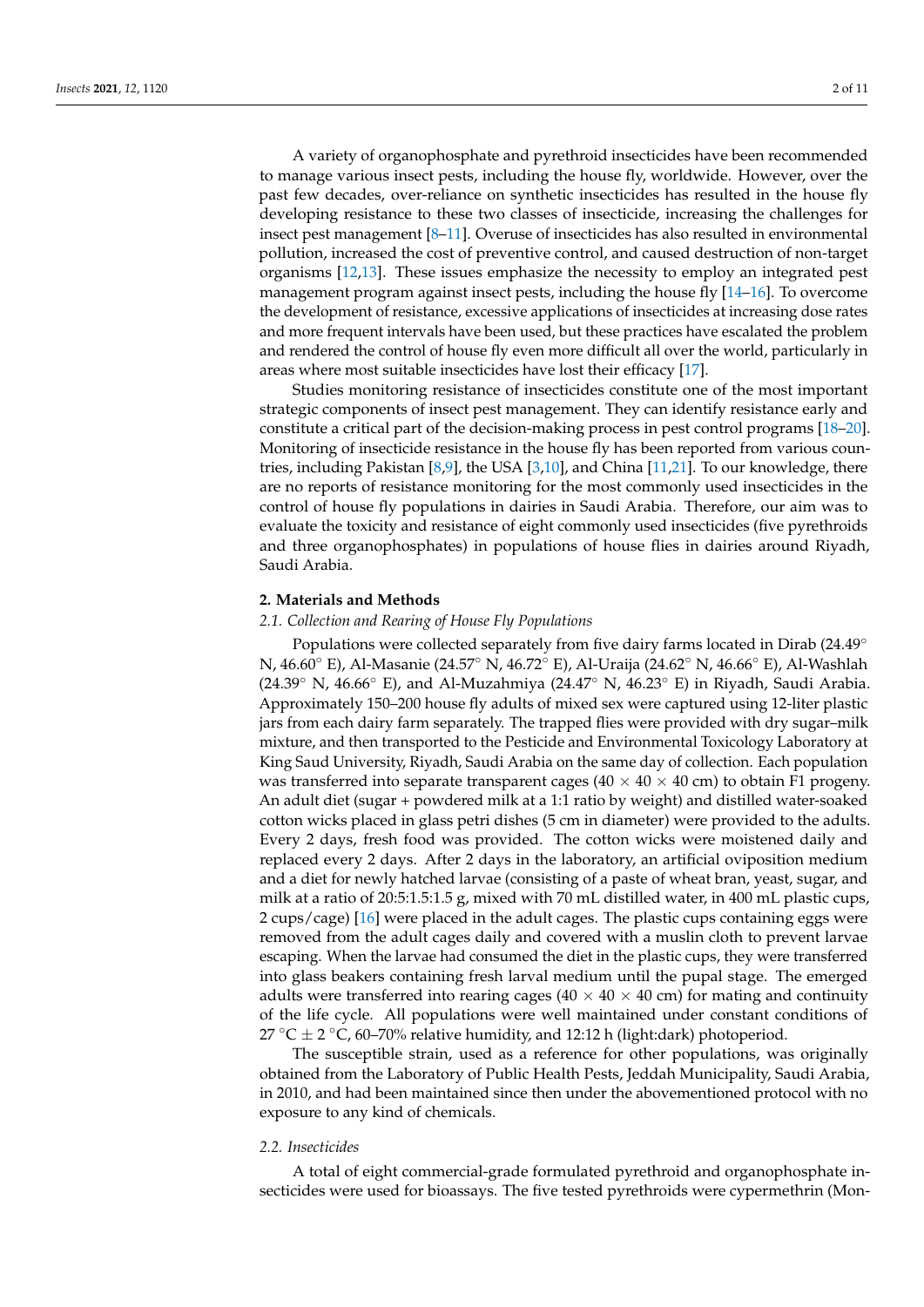tothrin 10EC, Montajat Veterinary Tool Products, Dammam, Saudi Arabia), bifenthrin (Biflex 8SC, FMC, Pelt, Belgium), deltamethrin (K-Othrine 25SC, Bayer Crop Sciences, Valbonne, France), cyfluthrin (Solfac 050EW, Bayer Crop Sciences, Leverkusen, Germany), and alpha-cypermethrin (Alphaquest 100EC, Astrachem, Riyadh, Saudi Arabia). The three tested organophosphates were fenitrothion (Fentox 500EC, Pioneers Chemicals Factory Co., Riyadh, Saudi Arabia), chlorpyrifos (Chlorfet 48EC, Masani Chemicals, Amman, Jordan), and malathion (Delthion 570EC, Saudi Delta Company, Riyadh, Saudi Arabia).

#### *2.3. Adult Diet Incorporation Bioassay*

The toxicities to adult male and female flies of the eight insecticides were separately evaluated using feeding bioassays following the method of Abbas et al. [\[8\]](#page-8-5). Adult flies were anesthetized using diethyl ether (BDH Laboratory Supplies, Lutterworth, United Kingdom) for 30 s, and sexes were separated based on space between compound eyes (greater in the female than in the male) [\[16\]](#page-9-4). Five concentrations of each insecticide causing mortality between 0% and 100% were prepared in a 20% sugar solution through serial dilution, with three replicates for each concentration in each bioassay. In total, 10 sex-separated adults in each replicate, 30 sex-separated adults at each concentration, and 150 sex-separated adults were used in each bioassay, with 30 adult flies of each sex (10 adults/replicate) used in the control treatment. The adult flies were transferred into 1.8-liter aerated plastic jars and covered with a muslin cloth to prevent escape. A 3 cm cotton wick was soaked with a solution of each insecticide at each concentration and placed in a 9 cm diameter petri dish, and the dishes were then placed into each jar for adult feeding. In the control treatment, adult flies were exposed to a 20% sugar solution only. The cotton wicks were moistened daily with water to prevent drying. All bioassays were conducted under the abovementioned conditions. Mortality was recorded after 48 h of exposure to determine median lethal concentration ( $LC_{50}$ ) of the insecticides due to fast action [\[8\]](#page-8-5). The highest concentration (256 part per million "ppm" for Alpha-cypermethrin and 2048 ppm for the rest) used for bioassay was also used to determine the median lethal time  $(LT_{50})$ , with mortality recorded after 1, 12, 24, and 48 h of exposure.

## *2.4. Data Analysis*

The bioassay data were analyzed using POLO Plus software version 1 [\[22\]](#page-9-10) to determine the values for  $LC_{50}$  and  $LT_{50}$ . The formula of Abbott [\[23\]](#page-9-11) was considered to correct the mortalities of each bioassay using the mortality of its control treatment. However, in current study, all control treatments showed zero mortalities. The  $LC_{50}$  and  $LT_{50}$ values were considered significantly different if their 95% fiducial limits (FL) did not overlap [\[24\]](#page-9-12). The resistance ratio (RR) was calculated as follows:  $RR = LC_{50}$  of the field population/ $LC_{50}$  of the susceptible strain. The resistance levels of the different insecticides were classified using the scale described by Torres-Vila et al. [\[25\]](#page-9-13):  $RR < 2$  (no resistance),  $RR = 2-10$  (low resistance),  $RR = 11-30$  (moderate resistance),  $RR = 31-100$  (high resistance), and RR > 100 (very high resistance).

#### **3. Results**

## *3.1. Resistance to Pyrethroids*

Resistance to pyrethroids was absent or moderate in female house flies from all five dairy populations compared to susceptible females. Female flies from Al-Masanie were the most resistant to deltamethrin (13-fold) and bifenthrin (12-fold). Females from other locations showed low resistance to the tested pyrethroids (2- to 10-fold), except those from Al-Muzahmiya which showed no resistance to cypermethrin (1-fold). RR values ranged from 2 to 4 for alpha-cypermethrin, 3–13 for deltamethrin, 4–2 for bifenthrin, 3–9 for cyfluthrin, and 1–8 for cypermethrin (Table [1\)](#page-3-0).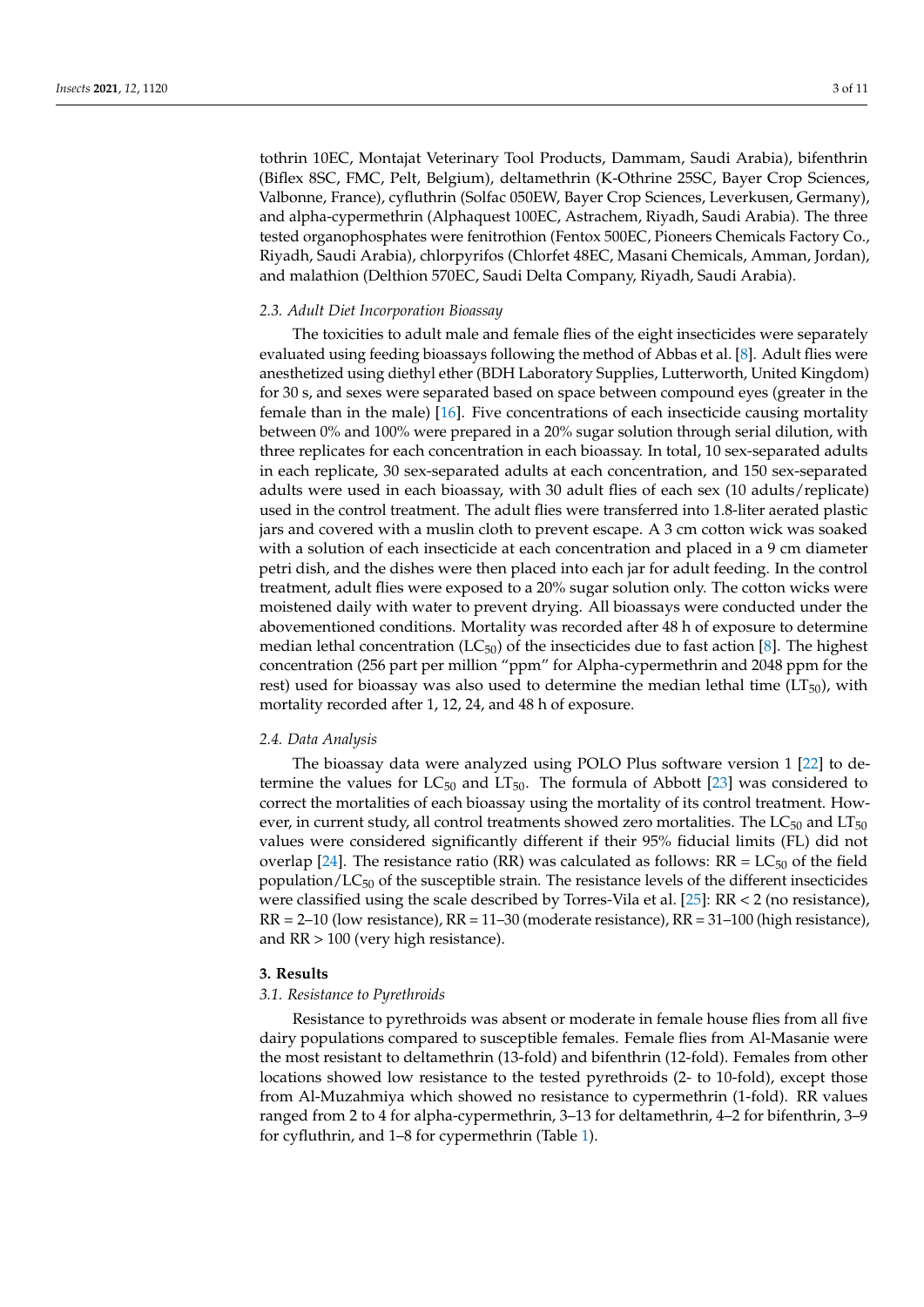<span id="page-3-0"></span>

| Insecticide        | Population                                                          | Year                     | $1\,$ N | Slope $\pm$ SE                                                                                                                                                                                                                                                                                                                                                                                           | $x^2$   | $\boldsymbol{p}$ | $2$ LC <sub>50</sub>     | $3$ FL (95%) | $4$ RR                    |
|--------------------|---------------------------------------------------------------------|--------------------------|---------|----------------------------------------------------------------------------------------------------------------------------------------------------------------------------------------------------------------------------------------------------------------------------------------------------------------------------------------------------------------------------------------------------------|---------|------------------|--------------------------|--------------|---------------------------|
|                    | Susceptible                                                         |                          | 180     | $1.4 \pm 0.3$                                                                                                                                                                                                                                                                                                                                                                                            | 0.8     | 0.8              | 42                       | $29 - 61$    | $\mathbf{1}$              |
|                    | Dirab                                                               | 2019                     | 180     | $2.4 \pm 0.4$                                                                                                                                                                                                                                                                                                                                                                                            | 6.8     | 0.1              | 90                       | $46 - 230$   | 2                         |
|                    | Al-Masanie                                                          | 2019                     | 180     | $0.9 \pm 0.3$                                                                                                                                                                                                                                                                                                                                                                                            | 0.6     | 0.9              | 160                      | 93-557       | 4                         |
| Alpha-cypermethrin | Al-Uraija                                                           | 2019                     | 180     | $1.2 \pm 0.3$                                                                                                                                                                                                                                                                                                                                                                                            | 1.4     | 0.7              | 136                      | 88-289       | $\ensuremath{\mathsf{3}}$ |
|                    | Al-Washlah                                                          | 2019                     | 180     | $2.5 \pm 0.5$                                                                                                                                                                                                                                                                                                                                                                                            | 2.3     | 0.5              | 89                       | $71 - 114$   | $\overline{2}$            |
|                    | Al-Muzahmiya                                                        | 2019                     | 180     | $1.8 \pm 0.3$                                                                                                                                                                                                                                                                                                                                                                                            | 2.6     | 0.5              | 86                       | 64-119       | $\overline{2}$            |
|                    | Susceptible                                                         | $\overline{\phantom{a}}$ | 180     | $1.3 \pm 0.3$                                                                                                                                                                                                                                                                                                                                                                                            | 0.6     | 0.4              | 71                       | 48-116       | $\mathbf{1}$              |
|                    | Dirab                                                               | 2019                     | 180     | $0.9 \pm 0.3$                                                                                                                                                                                                                                                                                                                                                                                            | 0.1     | 1.0              | 205                      | 59-354       | 3                         |
|                    | Al-Masanie                                                          | 2019                     | 180     | $1.8 \pm 0.3$                                                                                                                                                                                                                                                                                                                                                                                            | 1.8     | 0.6              | 889                      | 667-1283     | 13                        |
| Deltamethrin       | Al-Uraija                                                           | 2019                     | 180     | $1.1 \pm 0.3$                                                                                                                                                                                                                                                                                                                                                                                            | 0.7     | 0.9              | 322                      | 170-497      | 5                         |
|                    | Al-Washlah                                                          | 2019                     | 180     | $2.4 \pm 0.3$                                                                                                                                                                                                                                                                                                                                                                                            | 7.5     | 0.1              | 698                      | 371-1698     | 10                        |
|                    | Al-Muzahmiya                                                        | 2019                     | 180     | $1.4 \pm 0.3$                                                                                                                                                                                                                                                                                                                                                                                            | 1.3     | 0.7              | 398                      | 262-566      | 6                         |
|                    | Susceptible                                                         | $\overline{\phantom{a}}$ | 180     | $1.0 \pm 0.3$                                                                                                                                                                                                                                                                                                                                                                                            | 0.2     | 0.7              | 139                      | $87 - 265$   | $\mathbf{1}$              |
|                    | Dirab                                                               | 2019                     | 180     | $1.5 \pm 0.3$                                                                                                                                                                                                                                                                                                                                                                                            | 4.9     | 0.2              | 975                      | 697-1570     | 7                         |
|                    | Al-Masanie                                                          | 2019                     | 180     | $1.1 \pm 0.3$                                                                                                                                                                                                                                                                                                                                                                                            | 0.4     | 0.9              | 1638                     | 984-4944     | 12                        |
| Bifenthrin         | Al-Uraija                                                           | 2019                     | 180     | $1.0 \pm 0.3$                                                                                                                                                                                                                                                                                                                                                                                            | 0.7     | 0.9              | 651                      | 340-3949     | 5                         |
|                    | Al-Washlah                                                          | 2019                     | 180     | $1.1 \pm 0.3$                                                                                                                                                                                                                                                                                                                                                                                            | 0.7     | 0.9              | 552                      | 342-926      | $\overline{4}$            |
|                    | Al-Muzahmiya                                                        | 2019                     | 180     | $1.6 \pm 0.3$                                                                                                                                                                                                                                                                                                                                                                                            | 2.7     | 0.4              | 1025                     | 737-1643     | 7                         |
|                    | Susceptible                                                         | $\overline{\phantom{a}}$ | 180     | $1.6 \pm 0.3$                                                                                                                                                                                                                                                                                                                                                                                            | 1.0     | 0.5              | 123<br>580<br>473<br>490 | 89-177       | $\mathbf{1}$              |
|                    | Dirab                                                               | 2019                     | 180     | 5.7<br>$1.7 \pm 0.3$<br>0.1<br>2.9<br>$1.2 \pm 0.3$<br>0.4<br>5.1<br>0.2<br>$1.5 \pm 0.3$<br>2.2<br>0.5<br>1107<br>$0.8 \pm 0.3$<br>0.8<br>$0.8 \pm 0.3$<br>0.8<br>304<br>$1.3 \pm 0.3$<br>0.7<br>0.5<br>70<br>$1.1 \pm 0.3$<br>2.0<br>0.6<br>211<br>$2.0 \pm 0.3$<br>1.3<br>0.7<br>406<br>0.5<br>$1.3 \pm 0.3$<br>0.9<br>404<br>0.7<br>0.9<br>$1.3 \pm 0.3$<br>571<br>0.2<br>1.0<br>$1.1 \pm 0.3$<br>80 | 428-800 | 5                |                          |              |                           |
|                    | Al-Masanie<br>2019<br>180<br>Cyfluthrin<br>2019<br>180<br>Al-Uraija |                          |         |                                                                                                                                                                                                                                                                                                                                                                                                          |         | 304-722          | 4                        |              |                           |
|                    |                                                                     |                          |         |                                                                                                                                                                                                                                                                                                                                                                                                          |         |                  |                          | 345-690      | $\overline{4}$            |
|                    | Al-Washlah                                                          | 2019                     | 180     |                                                                                                                                                                                                                                                                                                                                                                                                          |         |                  |                          | 605-4966     | 9                         |
|                    | Al-Muzahmiya                                                        | 2019                     | 180     |                                                                                                                                                                                                                                                                                                                                                                                                          |         |                  |                          | 90-558       | 3                         |
|                    | Susceptible                                                         | $\overline{\phantom{a}}$ | 180     |                                                                                                                                                                                                                                                                                                                                                                                                          |         |                  |                          | $42 - 104$   | $\mathbf{1}$              |
|                    | Dirab                                                               | 2019                     | 180     |                                                                                                                                                                                                                                                                                                                                                                                                          |         |                  |                          | 82-341       | 3                         |
|                    | Al-Masanie                                                          | 2019                     | 180     |                                                                                                                                                                                                                                                                                                                                                                                                          |         |                  |                          | 303-530      | 6                         |
| Cypermethrin       | Al-Uraija                                                           | 2019                     | 180     |                                                                                                                                                                                                                                                                                                                                                                                                          |         |                  |                          | 257-591      | 6                         |
|                    | Al-Washlah                                                          | 2019                     | 180     |                                                                                                                                                                                                                                                                                                                                                                                                          |         |                  |                          | 380-885      | $\,8\,$                   |
|                    | Al-Muzahmiya                                                        | 2019                     | 180     |                                                                                                                                                                                                                                                                                                                                                                                                          |         |                  |                          | $10 - 162$   | $\mathbf{1}$              |

**Table 1.** Toxicity of pyrethroids in adult female house flies from different dairy farms.

<sup>1</sup> Number of tested adult females. <sup>2</sup> Median lethal concentration (ppm). <sup>3</sup> Fiducial limits. <sup>4</sup> Resistance ratio. Degrees of freedom = 3.

Non to moderate resistance against pyrethroids was also found in male house flies from the dairy populations compared to susceptible males. Male flies from Al-Masanie were the most resistant to deltamethrin (21-fold), whereas males from Dirab and Al-Washlah were the most resistant to bifenthrin (13- and 19-fold, respectively). RR values ranged from 0.5 to 7 for alpha-cypermethrin, 2–21 for deltamethrin, 6–19 for bifenthrin, 1–5 for cyfluthrin, and 1–4 for cypermethrin (Table [2\)](#page-4-0).

**Table 2.** Toxicity of pyrethroids in adult male house flies from different dairy farms.

| Insecticide        | Population   | Year                     | $1\,$ N | Slope $\pm$ SE | $\chi^2$ | $\boldsymbol{p}$ | $2$ LC <sub>50</sub> | $3$ FL (95%) | $4$ RR         |
|--------------------|--------------|--------------------------|---------|----------------|----------|------------------|----------------------|--------------|----------------|
|                    | Susceptible  | $\overline{\phantom{0}}$ | 180     | $2.2 \pm 0.3$  | 3.6      | 0.9              | 35                   | $19 - 56$    |                |
|                    | Dirab        | 2019                     | 180     | $2.2 \pm 0.3$  | 6.6      | 0.1              | 82                   | $40 - 120$   | $\overline{2}$ |
|                    | Al-Masanie   | 2019                     | 180     | $1.2 \pm 0.3$  | 4.5      | 0.2              | 241                  | 146-709      | 7              |
| Alpha-cypermethrin | Al-Uraija    | 2019                     | 180     | $0.8 \pm 0.3$  | 0.1      | 0.9              | 74                   | $39 - 162$   | $\overline{2}$ |
|                    | Al-Washlah   | 2019                     | 180     | $3.3 \pm 0.4$  | 2.6      | 0.5              | 59                   | $49 - 71$    | $\overline{2}$ |
|                    | Al-Muzahmiya | 2019                     | 180     | $1.0 \pm 0.3$  | 2.1      | 0.5              | 19                   | $5 - 33$     | 0.5            |
|                    | Susceptible  |                          | 180     | $1.3 \pm 0.3$  | 0.5      | 0.2              | 47                   | $31 - 69$    |                |
|                    | Dirab        | 2019                     | 180     | $0.8 \pm 0.3$  | 0.2      | 1.0              | 114                  | $9 - 236$    | $\overline{2}$ |
|                    | Al-Masanie   | 2019                     | 180     | $1.6 \pm 0.3$  | 1.6      | 0.6              | 983                  | 704-1579     | 21             |
| Deltamethrin       | Al-Uraija    | 2019                     | 180     | $1.3 \pm 0.3$  | 0.3      | 0.9              | 133                  | $48 - 215$   | 3              |
|                    | Al-Washlah   | 2019                     | 180     | $1.3 \pm 0.3$  | 0.8      | 0.8              | 299                  | 168-443      | 6              |
|                    | Al-Muzahmiya | 2019                     | 180     | $1.3 \pm 0.3$  | 1.3      | 0.7              | 97                   | $25 - 173$   | $\overline{2}$ |
|                    | Susceptible  |                          | 180     | $1.2 \pm 0.3$  | 0.2      | 0.6              | 86                   | $52 - 133$   | 1              |
|                    | Dirab        | 2019                     | 180     | $0.9 \pm 0.3$  | 4.1      | 0.3              | 1083                 | 600-4376     | 13             |
|                    | Al-Masanie   | 2019                     | 180     | $1.7 \pm 0.3$  | 2.3      | 0.5              | 470                  | 339-643      | 6              |
| Bifenthrin         | Al-Uraija    | 2019                     | 180     | $1.7 \pm 0.4$  | 2.3      | 0.5              | 510                  | 343-1085     | 6              |
|                    | Al-Washlah   | 2019                     | 180     | $0.7 \pm 0.3$  | 0.3      | 1.0              | 1591                 | 786-2088     | 19             |
|                    | Al-Muzahmiya | 2019                     | 180     | $1.3 \pm 0.3$  | 0.8      | 0.8              | 829                  | 568-1401     | 10             |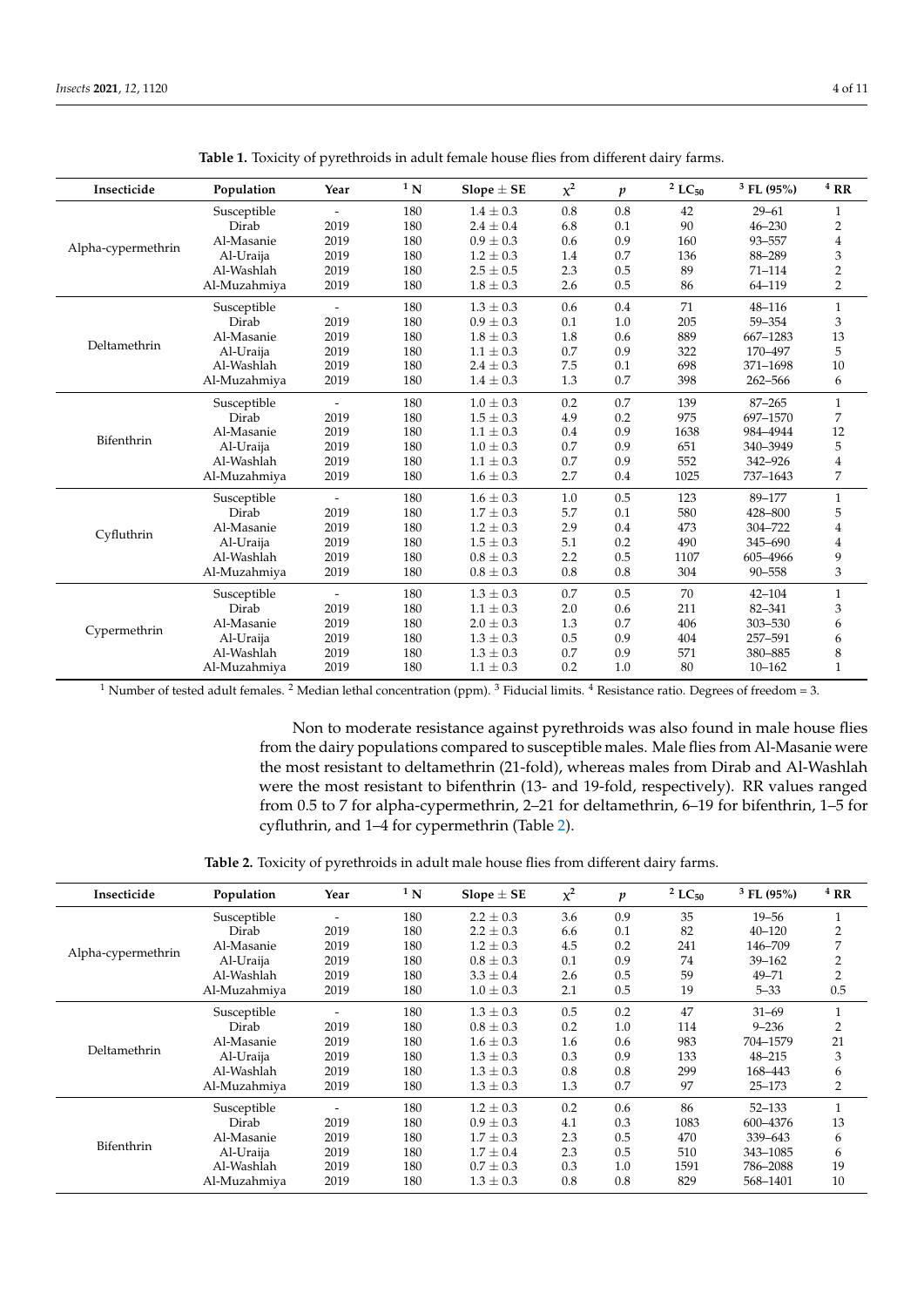<span id="page-4-0"></span>

| Insecticide  | Population   | Year | $1\,$ N | Slope $\pm$ SE | $x^2$ | p   | $2 LC_{50}$ | $3$ FL (95%) | $4$ RR         |
|--------------|--------------|------|---------|----------------|-------|-----|-------------|--------------|----------------|
|              | Susceptible  |      | 180     | $1.6 \pm 0.3$  | 3.1   | 0.6 | 85          | $43 - 154$   |                |
|              | Dirab        | 2019 | 180     | $1.1 \pm 0.3$  | 5.2   | 0.2 | 432         | 247-695      | 5              |
|              | Al-Masanie   | 2019 | 180     | $1.4 \pm 0.3$  | 1.2   | 0.8 | 345         | 215–496      | 4              |
| Cyfluthrin   | Al-Uraija    | 2019 | 180     | $1.6 \pm 0.3$  | 0.3   | 1.0 | 358         | 245-489      | 4              |
|              | Al-Washlah   | 2019 | 180     | $1.9 \pm 0.3$  | 4.9   | 0.2 | 355         | 244-672      | 4              |
|              | Al-Muzahmiya | 2019 | 180     | $1.3 \pm 0.3$  | 0.3   | 1.0 | 121         | $38 - 204$   |                |
|              | Susceptible  |      | 180     | $1.6 \pm 0.3$  | 1.9   | 0.1 | 53          | $34 - 73$    |                |
|              | Dirab        | 2019 | 180     | $0.9 \pm 0.3$  | 0.2   | 1.0 | 74          | $4 - 166$    |                |
|              | Al-Masanie   | 2019 | 180     | $0.9 \pm 0.3$  | 0.2   | 1.0 | 72          | $4 - 161$    |                |
| Cypermethrin | Al-Uraija    | 2019 | 180     | $1.5 \pm 0.3$  | 1.3   | 0.7 | 201         | 108-292      | 4              |
|              | Al-Washlah   | 2019 | 180     | $0.8 \pm 0.3$  | 0.9   | 0.8 | 175         | 28-329       | 3              |
|              | Al-Muzahmiya | 2019 | 180     | $2.9 \pm 0.6$  | 1.3   | 0.7 | 122         | $71 - 162$   | $\overline{2}$ |

**Table 2.** *Cont.*

<sup>1</sup> Number of tested adult males. <sup>2</sup> Median lethal concentration (ppm). <sup>3</sup> Fiducial limits. <sup>4</sup> Resistance ratio. Degrees of freedom = 3.

*3.2. Resistance to Organophosphates*

Low to moderate resistance against organophosphates was observed in female house flies from the dairy populations compared to susceptible females. Female flies from Al-Muzahmiya were the most resistant to chlorpyrifos (14-fold) and fenitrothion (27-fold), whereas those from Dirab were the most resistant to fenitrothion (23-fold). RR values ranged from 7 to 27 for fenitrothion, 2–14 for chlorpyrifos, and 3–9 for malathion (Table [3\)](#page-4-1).

| <b>Table 3.</b> Toxicity of organophosphates in adult female house flies from different dairy farms. |
|------------------------------------------------------------------------------------------------------|
|------------------------------------------------------------------------------------------------------|

<span id="page-4-1"></span>

| Insecticide  | Population   | Year | $1\,$ N | Slope $\pm$ SE | $x^2$ | $\boldsymbol{p}$ | $2$ LC <sub>50</sub> | $3$ FL (95%) | $4$ RR         |
|--------------|--------------|------|---------|----------------|-------|------------------|----------------------|--------------|----------------|
|              | Susceptible  |      | 180     | $1.0 \pm 0.3$  | 1.8   | 0.6              | 37                   | $19 - 61$    | 1              |
| Fenitrothion | Dirab        | 2019 | 180     | $1.3 \pm 0.3$  | 2.0   | 0.6              | 849                  | 587-1418     | 23             |
|              | Al-Masanie   | 2019 | 180     | $2.0 \pm 0.3$  | 6.6   | 0.1              | 548                  | 241-1386     | 15             |
|              | Al-Uraija    | 2019 | 180     | $1.5 \pm 0.3$  | 0.7   | 0.9              | 410                  | 279-575      | 11             |
|              | Al-Washlah   | 2019 | 180     | $1.1 \pm 0.3$  | 0.9   | 0.8              | 241                  | 104-381      | 7              |
|              | Al-Muzahmiya | 2019 | 180     | $1.9 \pm 0.3$  | 1.7   | 0.6              | 990                  | 749-1425     | 27             |
|              | Susceptible  |      | 180     | $1.8 \pm 0.3$  | 3.9   | 0.3              | 26                   | $9 - 46$     | $\mathbf{1}$   |
|              | Dirab        | 2019 | 180     | $1.1 \pm 0.3$  | 1.6   | 0.7              | 302                  | 146-475      | 12             |
| Chlorpyrifos | Al-Masanie   | 2019 | 180     | $1.2 \pm 0.3$  | 0.7   | 0.9              | 50                   | $9 - 106$    | $\overline{2}$ |
|              | Al-Uraija    | 2019 | 180     | $1.1 \pm 0.3$  | 0.4   | 0.9              | 347                  | 189-537      | 13             |
|              | Al-Washlah   | 2019 | 180     | $1.7 \pm 0.4$  | 1.3   | 0.7              | 120                  | $52 - 145$   | 5              |
|              | Al-Muzahmiya | 2019 | 180     | $1.5 \pm 0.3$  | 0.4   | 0.7              | 352                  | 231-494      | 14             |
|              | Susceptible  |      | 180     | $2.4 \pm 0.3$  | 0.5   | 0.1              | 79                   | $52 - 144$   | 1              |
|              | Dirab        | 2019 | 180     | $1.5 \pm 0.3$  | 0.9   | 0.8              | 267                  | 160-380      | 3              |
|              | Al-Masanie   | 2019 | 180     | $1.2 \pm 0.3$  | 0.9   | 0.8              | 266                  | 141-399      | 3              |
| Malathion    | Al-Uraija    | 2019 | 180     | $1.5 \pm 0.3$  | 2.7   | $0.4\,$          | 375                  | 249-525      | 5              |
|              | Al-Washlah   | 2019 | 180     | $1.9 \pm 0.3$  | 1.3   | 0.7              | 736                  | 555-1023     | 9              |
|              | Al-Muzahmiya | 2019 | 180     | $1.3 \pm 0.3$  | 5.1   | 0.2              | 680                  | 468-1071     | 9              |

<sup>1</sup> Number of tested adult females. <sup>2</sup> Median lethal concentration (ppm). <sup>3</sup> Fiducial limits. <sup>4</sup> Resistance ratio. Degrees of freedom = 3.

Low to moderate resistance against organophosphates was also found in male house flies from the dairy populations compared to susceptible males. Male flies from Al-Washlah were the most resistant to fenitrothion (15-fold) and malathion (12-fold), whereas male flies from Al-Uraija were the most resistant to chlorpyrifos (14-fold). RR values ranged from 4 to 15 for fenitrothion, 5–14 for chlorpyrifos, and 3–12 for malathion (Table [4\)](#page-5-0).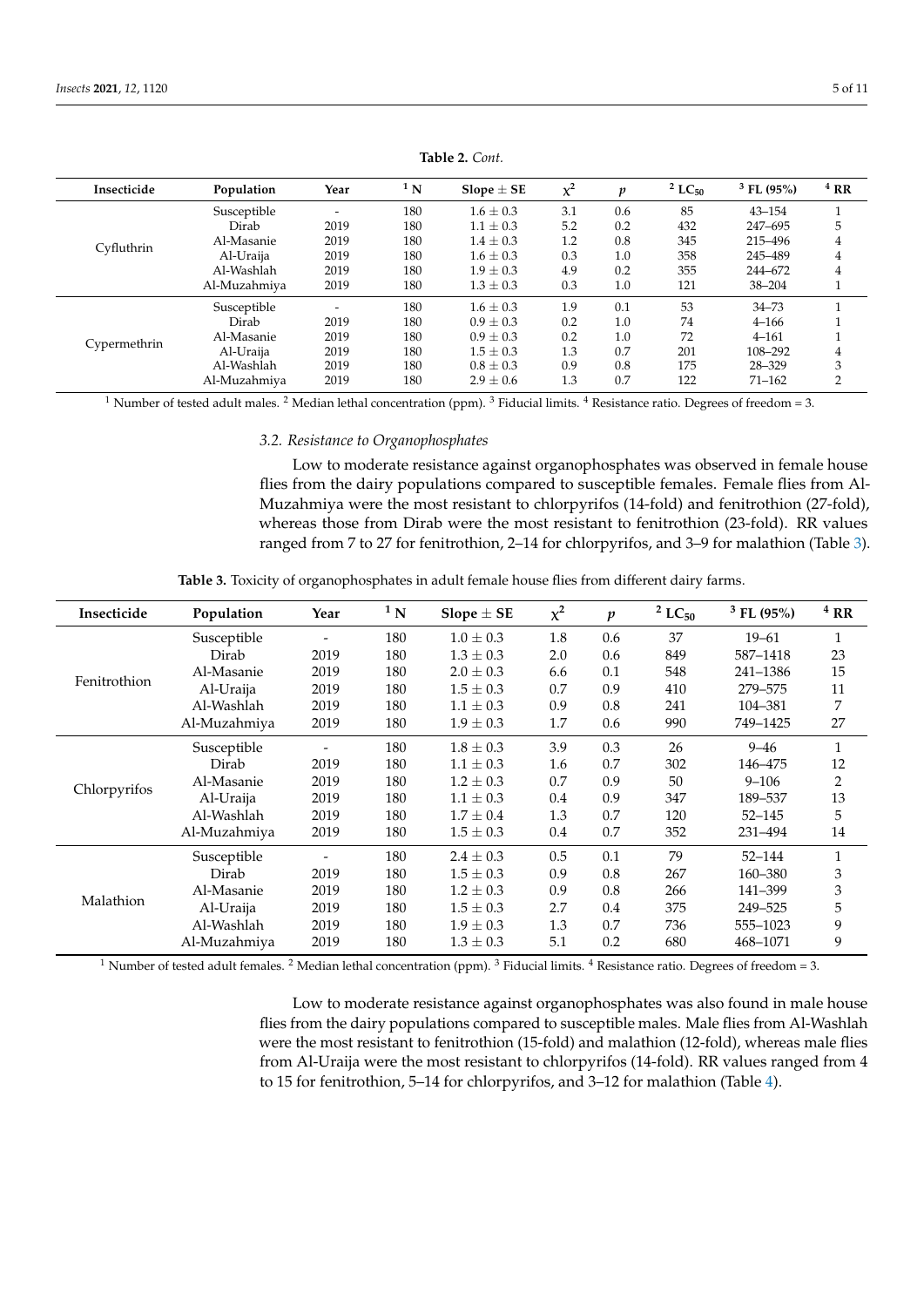<span id="page-5-0"></span>

| Insecticide  | Population   | Year           | $1\,\mathrm{N}$ | Slope $\pm$ SE | $\chi^2$ | $\boldsymbol{p}$ | $2$ LC <sub>50</sub> | $3$ FL (95%) | $4$ RR         |
|--------------|--------------|----------------|-----------------|----------------|----------|------------------|----------------------|--------------|----------------|
|              | Susceptible  | $\overline{a}$ | 180             | $1.9 \pm 0.3$  | 4.6      | 0.2              | 32                   | $13 - 60$    | 1              |
| Fenitrothion | Dirab        | 2019           | 180             | $1.9 \pm 0.3$  | 4.4      | 0.2              | 280                  | 104-490      | 9              |
|              | Al-Masanie   | 2019           | 180             | $2.3 \pm 0.3$  | 2.8      | 0.4              | 421                  | 325-536      | 13             |
|              | Al-Uraija    | 2019           | 180             | $1.2 \pm 0.3$  | 1.6      | 0.7              | 139                  | 44–234       | 4              |
|              | Al-Washlah   | 2019           | 180             | $1.1 \pm 0.2$  | 1.8      | 0.6              | 466                  | 322-659      | 15             |
|              | Al-Muzahmiya | 2019           | 180             | $3.3 \pm 0.4$  | 6.6      | 0.1              | 444                  | 255-799      | 14             |
|              | Susceptible  |                | 180             | $1.7 \pm 0.3$  | 5.6      | 0.1              | 18                   | $10 - 25$    | 1              |
|              | Dirab        | 2019           | 180             | $1.7 \pm 0.3$  | 1.3      | 0.7              | 195                  | 115-272      | 11             |
| Chlorpyrifos | Al-Masanie   | 2019           | 180             | $1.6 \pm 0.3$  | 1.4      | 0.7              | 127                  | 56-192       | 7              |
|              | Al-Uraija    | 2019           | 180             | $1.9 \pm 0.3$  | 5.4      | 0.2              | 259                  | 159-486      | 14             |
|              | Al-Washlah   | 2019           | 180             | $3.6 \pm 0.4$  | 0.2      | 0.9              | 93                   | $32 - 125$   | 5              |
|              | Al-Muzahmiya | 2019           | 180             | $1.6 \pm 0.3$  | 2.9      | $0.4\,$          | 236                  | 141-332      | 13             |
|              | Susceptible  |                | 180             | $1.6 \pm 0.3$  | 0.4      | 0.9              | 46                   | $33 - 65$    | 1              |
|              | Dirab        | 2019           | 180             | $2.1 \pm 0.3$  | 1.2      | 0.8              | 219                  | 149–290      | 5              |
|              | Al-Masanie   | 2019           | 180             | $2.1 \pm 0.4$  | 0.3      | 0.9              | 121                  | $61 - 173$   | 3              |
| Malathion    | Al-Uraija    | 2019           | 180             | $1.3 \pm 0.3$  | 0.3      | 0.9              | 157                  | $65 - 246$   | $\mathfrak{Z}$ |
|              | Al-Washlah   | 2019           | 180             | $1.5 \pm 0.3$  | 2.0      | 0.6              | 542                  | 385–772      | 12             |
|              | Al-Muzahmiya | 2019           | 180             | $2.1 \pm 0.3$  | 2.8      | 0.4              | 385                  | 292-495      | 8              |

**Table 4.** Toxicity of organophosphates in adult male house flies from different dairy farms.

<sup>1</sup> Number of tested adult males. <sup>2</sup> Median lethal concentration (ppm). <sup>3</sup> Fiducial limits. <sup>4</sup> Resistance ratio. Degrees of freedom = 3.

#### *3.3. LT<sup>50</sup> of Pyrethroids and Organophosphates*

The  $LT_{50}$  values for male house flies were 3–33 h for alpha-cypermethrin, 3–22 h for deltamethrin, 8–59 h for bifenthrin, 1–7 h for cypermethrin, 0.3–1 h for cyfluthrin, 6–16 h for fenitrothion, 2–11 h for chlorpyrifos, and 3–18 h for malathion. For alpha-cypermethrin, the  $LT_{50}$  values against Al-Uraija and Al-Masanie populations were significantly higher than that observed in all other tested populations (no overlapping 95% FL). While, the  $LT_{50}$  value against Al-Muzahmiya population was significantly lower than that observed in all other tested populations, except for Al-Washlah population. For deltamethrin, the  $LT_{50}$  value against Al-Masanie population was significantly higher than that observed in all other tested populations. For bifenthrin, the  $LT_{50}$  value against Al-Washlah population was significantly higher than that observed in all other tested populations, except for Al-Muzahmiya population. However, this finding may be considered not fully reliable due to the high degree of variation in Al-Washlah population 95% fiducial limits. For cypermethrin, the only significant difference in the  $LT_{50}$  values was detected between Al-Uraija (higher) and Al-Muzahmiya (lower) populations. For cyfluthrin, no significant differences were detected in the  $LT_{50}$  values among all tested populations (overlapped 95% FL). For fenitrothion, the only significant difference in the  $LT_{50}$  values was detected between Al-Washlah (higher) and Al-Uraija (lower) populations. For chlorpyrifos, the LT<sub>50</sub> values against Dirab and Al-Uraija populations were significantly higher than that observed in all other tested populations. For malathion, the significant highest  $LT_{50}$  value was detected against Al-Washlah population (except for Al-Uraija population) and the significant lowest  $LT_{50}$  value was detected against Al-Muzahmiya population (except for Al-Masanie population) (Table [5\)](#page-6-0).

The  $LT_{50}$  values for female house flies were 3–30 h for alpha-cypermethrin, 4–24 h for deltamethrin, 5–49 h for bifenthrin, 1–4 h for cypermethrin, 2–7 h for cyfluthrin, 14–36 h for fenitrothion, 3–21 h for chlorpyrifos, and 8–34 h for malathion. No significant differences were found in the  $LT_{50}$  values of cypermethrin, cyfluthrin, and fenitrothion among all tested populations (overlapped 95% FL). For alpha-cypermethrin, the significant highest  $LT_{50}$ value was detected against Al-Uraija population (except for Al-Masanie and Al-Washlah populations) and the significant lowest  $LT_{50}$  value was detected against Al-Muzahmiya population (except for Dirab and Al-Masanie populations). For deltamethrin, the  $LT_{50}$ value against Al-Washlah population was significantly higher than that observed in all other tested populations, except for Al-Uraija population. For bifenthrin, the  $LT_{50}$  value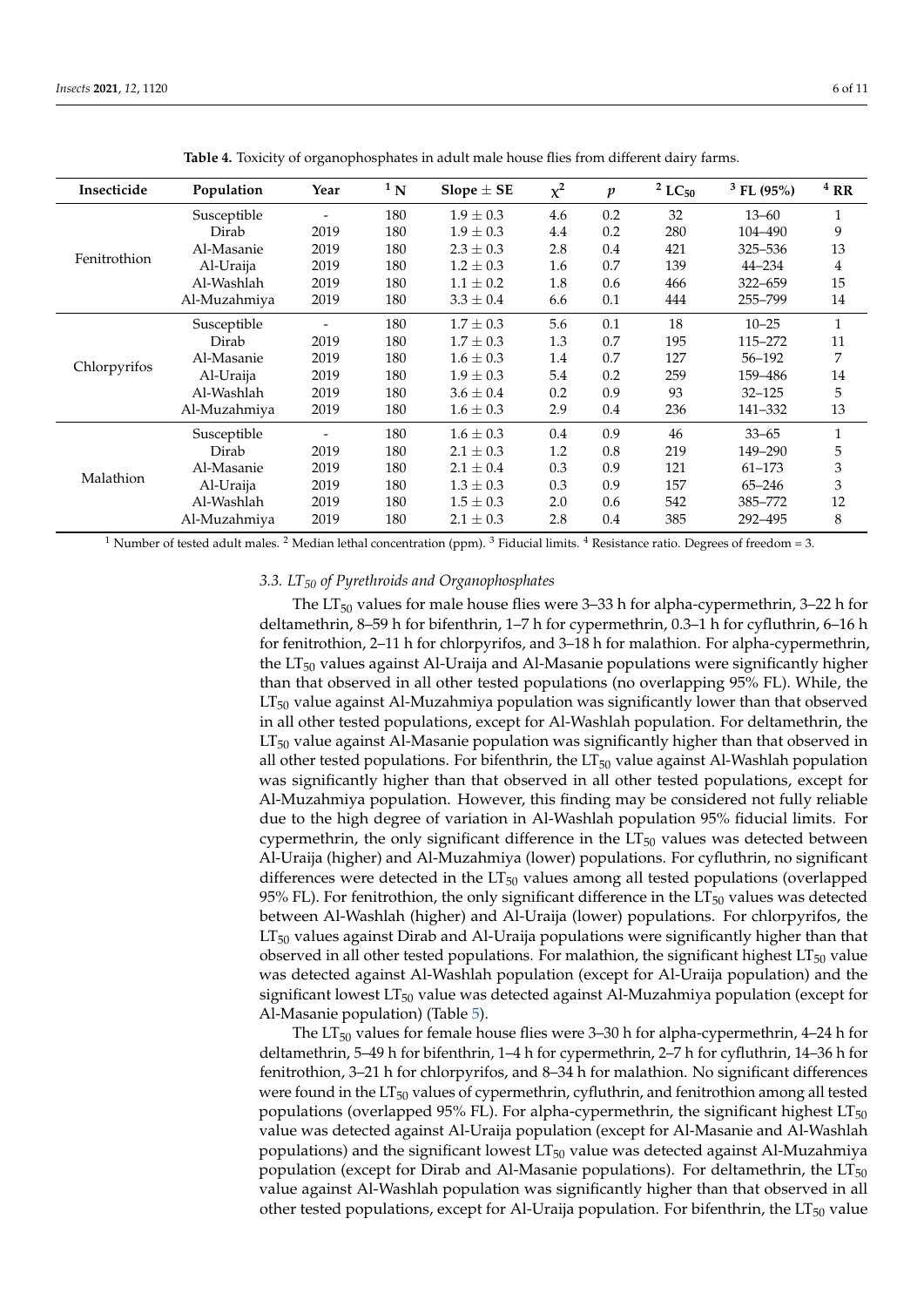against Dirab population was significantly lower than that observed in all other tested populations, except for Al-Washlah population. However, this finding may be considered not fully reliable due to the high degree of variation in Al-Masanie population 95% fiducial limits. For chlorpyrifos, the significant highest  $LT_{50}$  value was detected against Al-Uraija population (except for Al-Muzahmiya population) and the  $LT_{50}$  value against Al-Washlah population was significantly lower than that observed in all other tested populations. For malathion, the significant highest  $LT_{50}$  value was detected against Al-Muzahmiya population (except for Al-Washlah population) and the significant lowest  $LT_{50}$  value was detected against Dirab population (except for Al-Uraija population) (Table [6\)](#page-7-0).

<span id="page-6-0"></span>

| Population   | Conc. ppm | <sup>1</sup> LT <sub>50</sub> (h) | $2$ FL (95%)       | Slope (SE) | Conc. $_{\text{ppm}}$    | <sup>1</sup> LT <sub>50</sub> (h) | $2$ FL (95%) | Slope (SE) |  |  |
|--------------|-----------|-----------------------------------|--------------------|------------|--------------------------|-----------------------------------|--------------|------------|--|--|
|              |           |                                   | Alpha-cypermethrin |            |                          |                                   | Deltamethrin |            |  |  |
| Dirab        | 256       | 14                                | $12 - 17 b$        | 5.8(1.2)   | 2048                     | 3                                 | $1-4c$       | 1.2(0.2)   |  |  |
| Al-Masanie   | 256       | 29                                | $19 - 52a$         | 1.4(0.3)   | 2048                     | 22                                | $15 - 33a$   | 1.7(0.4)   |  |  |
| Al-Uraija    | 256       | 33                                | $21 - 68$ a        | 1.3(0.3)   | 2048                     | 5                                 | $3-8$ bc     | 1.3(0.2)   |  |  |
| Al-Washlah   | 256       | 9                                 | $6-13$ bc          | 2.7(0.5)   | 2048                     | 9                                 | $6-14b$      | 1.1(0.2)   |  |  |
| Al-Muzahmiya | 256       | 3                                 | $1-7c$             | 2.0(0.7)   | 2048                     | 3                                 | $1-6$ bc     | 1.1(0.2)   |  |  |
|              |           |                                   | Bifenthrin         |            |                          |                                   | Cypermethrin |            |  |  |
| Dirab        | 2048      | 11                                | $6 - 18 b$         | 1.2(0.2)   | 2048                     | 3                                 | $1-6$ ab     | 1.0(0.2)   |  |  |
| Al-Masanie   | 2048      | 8                                 | $5 - 13 b$         | 1.3(0.2)   | 2048                     |                                   | $0 - 3$ ab   | 0.8(0.2)   |  |  |
| Al-Uraija    |           |                                   |                    |            | 2048                     | 7                                 | $3 - 13a$    | 0.9(0.2)   |  |  |
| Al-Washlah   | 2048      | 59                                | $28 - 461$ a       | 0.8(0.2)   | 2048                     | 3                                 | $0 - 7$ ab   | 0.7(0.2)   |  |  |
| Al-Muzahmiya | 2048      | 17                                | $10 - 29$ ab       | 1.2(0.2)   | 2048                     | $\mathbf{1}$                      | $0-2 b$      | 1.1(0.2)   |  |  |
|              |           |                                   | Cyfluthrin         |            |                          | Fenitrothion                      |              |            |  |  |
| Dirab        | 2048      |                                   | $0 - 3a$           | 0.8(0.2)   | 2048                     | 14                                | $9-17$ ab    | 3.8(0.8)   |  |  |
| Al-Masanie   | 2048      | 0.3                               | $0 - 2a$           | 0.4(0.2)   | 2048                     | 13                                | $8-17$ ab    | 2.3(0.5)   |  |  |
| Al-Uraija    | 2048      | 0.4                               | $0 - 2a$           | 0.6(0.2)   | 2048                     | 6                                 | $3-10 b$     | 1.3(0.2)   |  |  |
| Al-Washlah   | 2048      | 0.6                               | $0 - 2a$           | 0.8(0.2)   | 2048                     | 16                                | $11 - 20a$   | 2.5(0.6)   |  |  |
| Al-Muzahmiya | 2048      |                                   | $0 - 2a$           | 1.0(0.2)   | 2048                     | 13                                | $9-16$ ab    | 3.5(0.8)   |  |  |
|              |           |                                   | Chlorpyrifos       |            |                          |                                   | Malathion    |            |  |  |
| Dirab        | 2048      | 9                                 | $6 - 12a$          | 2.6(0.5)   | $\overline{\phantom{a}}$ |                                   |              |            |  |  |
| Al-Masanie   |           |                                   |                    |            | 2048                     | 8                                 | $5-11$ bc    | 2.6(0.5)   |  |  |
| Al-Uraija    | 2048      | 11                                | $7 - 15a$          | 2.6(0.5)   | 2048                     | 12                                | $7-15$ ab    | 3.0(0.7)   |  |  |
| Al-Washlah   | 2048      | 2                                 | $1-2 b$            | 2.2(0.4)   | 2048                     | 18                                | $12 - 23a$   | 2.4(0.5)   |  |  |
| Al-Muzahmiya | 2048      | 3                                 | $0 - 5 b$          | 0.9(0.2)   | 2048                     | 3                                 | $1-5c$       | 1.1(0.2)   |  |  |

**Table 5.** Median lethal time  $(LT_{50})$  of pyrethroids and organophosphates in male house flies.

<sup>1</sup> Median lethal time. <sup>2</sup> Fiducial limits. Different lowercase letters indicate significant differences in the responses ( $p \le 0.05$ ). "-" means bioassay for LT<sub>50</sub> was not performed.

| Table 6. Median lethal time $(LT_{50})$ of pyrethroids and organophosphates in female house flies. |  |  |  |
|----------------------------------------------------------------------------------------------------|--|--|--|
|----------------------------------------------------------------------------------------------------|--|--|--|

| Population   | Conc. $_{\text{ppm}}$ | <sup>1</sup> LT <sub>50</sub> (h) | $2$ FL (95%)             | Slope (SE) | Conc. <sub>ppm</sub> | <sup>1</sup> LT <sub>50</sub> (h) | $2$ FL (95%) | Slope (SE) |  |  |  |
|--------------|-----------------------|-----------------------------------|--------------------------|------------|----------------------|-----------------------------------|--------------|------------|--|--|--|
|              |                       |                                   | Alpha-cypermethrin       |            |                      | Deltamethrin                      |              |            |  |  |  |
| Dirab        | 256                   | 10                                | $5-13$ bc                | 3.6(1.0)   | 2048                 | $\overline{4}$                    | $2-8c$       | 1.1(0.2)   |  |  |  |
| Al-Masanie   | 256                   | 13                                | $5-42$ abc               | 0.6(0.2)   | 2048                 | 4                                 | $1-7c$       | 1.0(0.2)   |  |  |  |
| Al-Uraija    | 256                   | 30                                | $18 - 71a$               | 1.1(0.3)   | 2048                 | 17                                | $11 - 26$ ab | 1.4(0.3)   |  |  |  |
| Al-Washlah   | 256                   | 19                                | $13 - 25$ ab             | 2.2(0.5)   | 2048                 | 24                                | $18 - 35a$   | 1.5(0.2)   |  |  |  |
| Al-Muzahmiya | 256                   | 3                                 | $0-7c$                   | 0.6(0.2)   | 2048                 | 6                                 | $2-15$ bc    | 0.7(0.2)   |  |  |  |
|              |                       | Bifenthrin                        |                          |            | Cypermethrin         |                                   |              |            |  |  |  |
| Dirab        | 2048                  | 5                                 | $3-9b$                   | 1.3(0.2)   | 2048                 |                                   | $0-4a$       | 0.5(0.2)   |  |  |  |
| Al-Masanie   | 2048                  | 49                                | $24 - 262a$              | 0.8(0.2)   | 2048                 | 4                                 | $1 - 7a$     | 0.9(0.2)   |  |  |  |
| Al-Uraija    | 2048                  | -                                 | $\overline{\phantom{a}}$ |            | 2048                 | 3                                 | $1-8a$       | 0.8(0.4)   |  |  |  |
| Al-Washlah   | 2048                  | 14                                | $8-27$ ab                | 1.0(0.2)   | 2048                 | 4                                 | $1 - 11a$    | 0.26(0.2)  |  |  |  |
| Al-Muzahmiya | 2048                  | 17                                | $10 - 31a$               | 1.1(0.2)   | 2048                 |                                   | $0.1 - 3a$   | 0.7(0.2)   |  |  |  |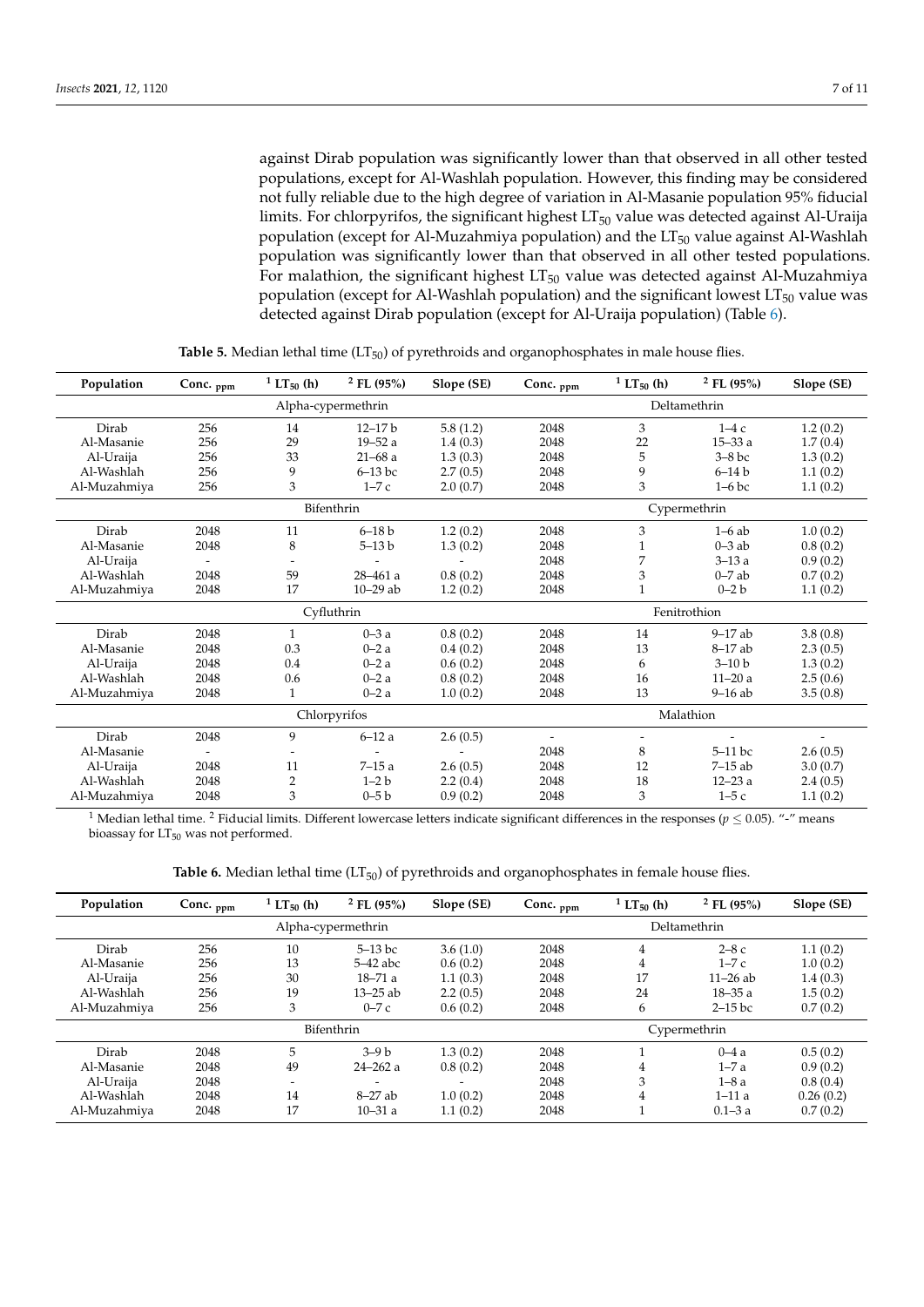<span id="page-7-0"></span>

| Population   | Conc. <sub>ppm</sub> | <sup>1</sup> LT <sub>50</sub> (h) | $2$ FL (95%) | Slope (SE) | Conc. <sub>ppm</sub> | <sup>1</sup> LT <sub>50</sub> (h) | $2$ FL (95%) | Slope (SE) |
|--------------|----------------------|-----------------------------------|--------------|------------|----------------------|-----------------------------------|--------------|------------|
|              |                      |                                   | Cyfluthrin   |            |                      |                                   | Fenitrothion |            |
| Dirab        | 2048                 | 4                                 | $2 - 7a$     | 1.4(0.2)   | 2048                 | 36                                | $20 - 113$ a | 0.9(0.2)   |
| Al-Masanie   | 2048                 |                                   | $0 - 5a$     | 0.7(0.2)   | 2048                 | 22                                | $18 - 27a$   | 3.5(0.7)   |
| Al-Uraija    | 2048                 | C.                                | $0-4a$       | 0.9(0.2)   | 2048                 | 14                                | $8 - 23a$    | 1.2(0.2)   |
| Al-Washlah   | 2048                 | ⇁                                 | $0 - 31a$    | 0.4(0.2)   | 2048                 | 20                                | $15 - 25a$   | 3.1(0.6)   |
| Al-Muzahmiya | 2048                 | 6                                 | $1 - 13a$    | 0.7(0.2)   | 2048                 | 24                                | $17 - 35a$   | 1.9(0.4)   |
|              |                      |                                   | Chlorpyrifos |            |                      |                                   | Malathion    |            |
| Dirab        | 2048                 | 10                                | $7 - 14 b$   | 2.0(0.4)   | 2048                 | 8                                 | $5-11c$      | 2.3(0.4)   |
| Al-Masanie   | 2048                 | 8                                 | $5 - 11 b$   | 2.8(0.6)   | -                    | -                                 |              |            |
| Al-Uraija    | 2048                 | 21                                | $16 - 27a$   | 2.6(0.6)   | 2048                 | 15                                | $10-21$ bc   | 1.8(0.3)   |
| Al-Washlah   | 2048                 | 3                                 | $2-4c$       | 1.9(0.3)   | 2048                 | 22                                | $16 - 31$ ab | 2.2(0.5)   |
| Al-Muzahmiya | 2048                 | 14                                | $9-21$ ab    | 1.6(0.3)   | 2048                 | 34                                | $27 - 48a$   | 2.8(0.6)   |

**Table 6.** *Cont.*

<sup>1</sup> Median lethal time. <sup>2</sup> Fiducial limits. Different lowercase letters indicate significant differences in the responses ( $p < 0.05$ ). "-" means bioassay for  $LT_{50}$  was not performed.

## **4. Discussion**

Synthetic chemicals have been recommended for the management various pests, including house flies, in Saudi Arabia [\[26\]](#page-9-14). Genetically based decline in susceptibility to an insecticide in a field population is known as field evolved resistance [\[27\]](#page-9-15). Evaluating the toxicity of and resistance to different synthetic chemicals is a key aspect in selection of the most effective compound to manage disease vectors. Therefore, the present study was performed to assess the resistance of house flies from five dairy facilities to five pyrethroid (alpha-cypermethrin, deltamethrin, bifenthrin, cyfluthrin, and cypermethrin) and three organophosphate (fenitrothion, chlorpyrifos, and malathion) insecticides. The results of the present study revealed <10-fold field evolved resistance in female house flies to alpha-cypermethrin, cyfluthrin, cypermethrin, and malathion in all five populations, deltamethrin in three populations, bifenthrin in four populations, fenitrothion in one population, and chlorpyrifos in two populations. However, male house flies showed ≤10-fold field evolved resistance to alpha-cypermethrin, cyfluthrin, and cypermethrin in all five populations, deltamethrin in four populations, bifenthrin in three populations, fenitrothion and chlorpyrifos in two populations, and malathion in four populations. These populations showed low levels of field evolved resistance while the remaining populations showed moderate levels of field evolved resistance to the tested insecticides. Previously, high levels of pyrethroid and organophosphate insecticide resistance have been documented in house flies from various parts of the world, including Turkey [\[28\]](#page-9-16), Pakistan [\[8,](#page-8-5)[16,](#page-9-4)[29,](#page-9-17)[30\]](#page-9-18), the USA [\[3,](#page-8-7)[10\]](#page-9-8), and China [\[11\]](#page-9-0).

Pyrethroids, which are sodium channel modulators, have been used to manage various disease vectors worldwide  $[8,9,31]$  $[8,9,31]$  $[8,9,31]$ . In the present study, no to moderate resistance was observed in male and female house flies from different dairy facilities against the tested pyrethroids. Female flies in Al-Masanie showed moderate field evolved resistance to deltamethrin (13-fold) and bifenthrin (12-fold). Male flies in Al-Masanie showed moderate field evolved resistance to deltamethrin (21-fold), while male flies in Dirab (13 fold) and Al-Washlah (19-fold) showed moderate resistance to bifenthrin. Resistance of insect vectors to pyrethroids has been extensively investigated in different countries, including in house flies [\[3,](#page-8-7)[8,](#page-8-5)[9,](#page-8-6)[29\]](#page-9-17), *Aedes aegypti* (L.) and *Aedes albopictus* (Skuse) [\[31\]](#page-9-19), *Culex quinquefasciatus* (Say) [\[20\]](#page-9-7), *Culex pipiens* [\[32\]](#page-9-20), *Anopheles gambiae* (Giles) [\[33\]](#page-9-21), and *Anopheles stephensi* (Liston) [\[34\]](#page-9-22).

Organophosphates, which are acetylcholinesterase inhibitors, are the most commonly used insecticides across the world to manage several pests, including the house fly [\[8,](#page-8-5)[35\]](#page-9-23). However, resistance to organophosphates has been documented in the house fly [\[8](#page-8-5)[,28](#page-9-16)[,30\]](#page-9-18), *Cx. quinquefasciatus* [\[20\]](#page-9-7), *Ae. albopictus* [\[36\]](#page-9-24), *Tuta absoluta* (Meyrick) [\[18\]](#page-9-6), and *Phenacoccus solenopsis* (Tinsley) [\[37\]](#page-9-25), with varying ranges of resistance being reported. Among the tested organophosphates in the current study, low to moderate resistances to fenitrothion,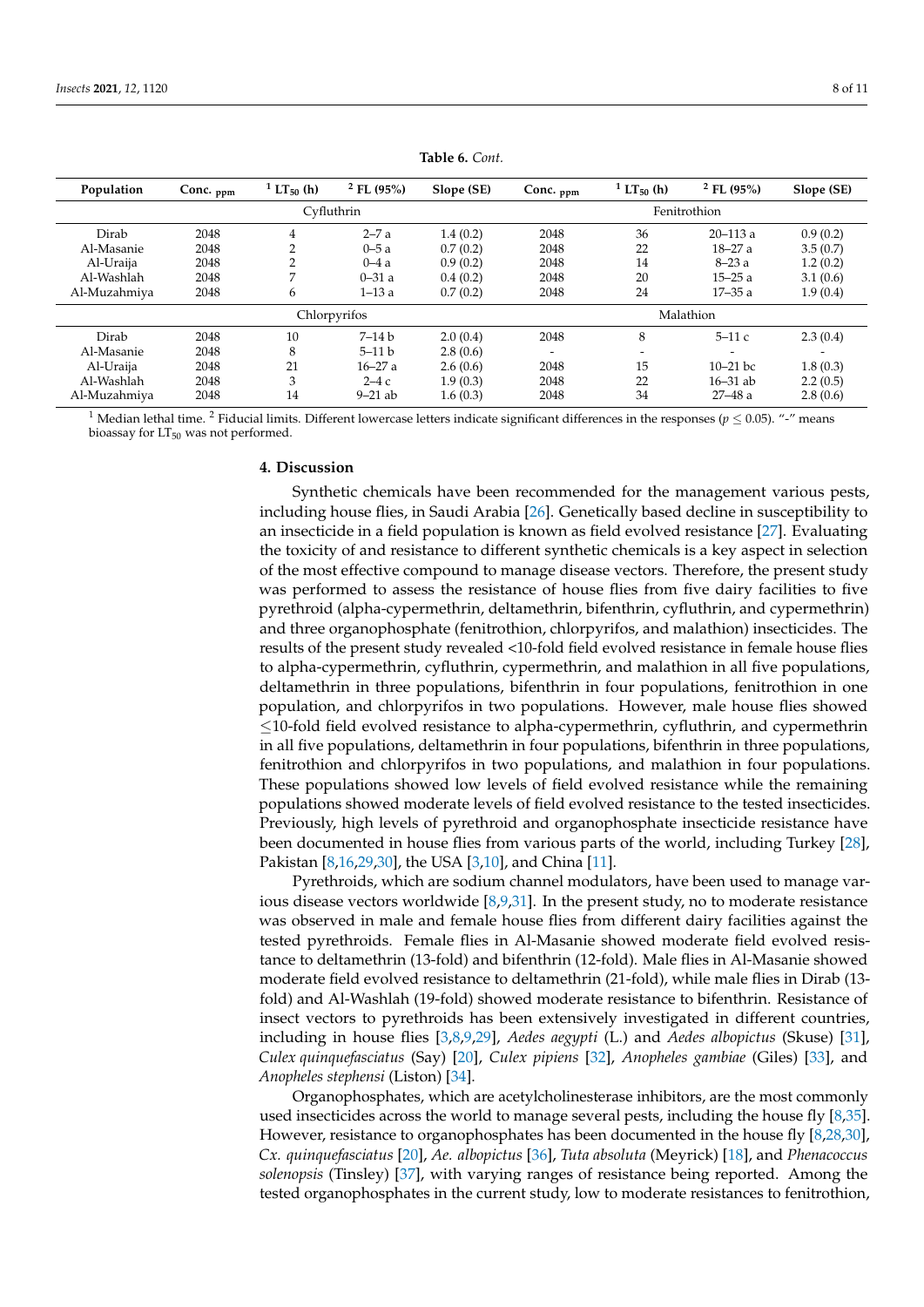chlorpyrifos, and malathion were detected in the house fly populations from the tested regions. Resistance levels can depend upon the use of insecticides at dairy facilities [\[3,](#page-8-7)[8\]](#page-8-5). In the present study, non to low levels of resistance to pyrethroids and organophosphates in most populations suggests that these insecticides are still effective in Saudi Arabian dairy facilities for the management of house flies. However, with some populations approaching moderate resistance, unwise use of these insecticides may lead to the development of resistance in the future. Therefore, a strategic program should be developed for the management of house flies in order to delay the development of resistance and to sustain the efficacy of these insecticides.

In conclusion, the house fly populations that were collected from different dairy farms in Riyadh, Saudi Arabia, exhibited no to moderate resistance to pyrethroids and low to moderate resistance to organophosphates. Therefore, these insecticides should be used carefully with periodic monitoring to detect any further increases in resistance. The limited use of insecticides to which resistance has developed, the use of mixtures of insecticides with unrelated mechanisms of action, and appropriate cultural practices may help in managing house fly insecticide resistance. Insect growth regulators, biopesticides, as well as appropriate cultural practices, should be included in integrated vector management programs designed to control house fly populations, to reduce the selection pressure on the commonly used insecticides [\[26,](#page-9-14)[38](#page-9-26)[–40\]](#page-10-0). The findings of this study can serve as a reference in future monitoring efforts of house fly insecticide susceptibility.

**Funding:** This project was funded by the Deanship of Scientific Research at King Saud University, Saudi Arabia, through the project number RG-1441-480.

**Institutional Review Board Statement:** Not applicable.

**Informed Consent Statement:** Not applicable.

**Data Availability Statement:** The data presented in this study are available from the corresponding author on a reasonable request.

**Acknowledgments:** The author extends his appreciation to the Deanship of Scientific Research at King Saud University, Saudi Arabia for funding this research work through project number RG-1441-480. The author would like also to thank Naeem Abbas from the Pesticides and Environmental Toxicology Laboratory for his great support at all stages of this work. The author thanks the researchers and technicians from Pesticides and Environmental Toxicology Laboratory Mohammed Ali Albaqiyah, Ahmed Mohamed Dabo, and Safwat Gamal Sabra for their help in collecting and maintaining the house fly field populations and for other laboratory work.

**Conflicts of Interest:** The author declares no conflict of interest.

#### **References**

- <span id="page-8-0"></span>1. Abbas, N.; Ijaz, M.; Shad, S.A.; Binyameen, M. Assessment of Resistance Risk to Fipronil and Cross Resistance to Other Insecticides in the *Musca domestica* L. (Diptera: Muscidae). *Vet. Parasitol.* **2016**, *223*, 71–76. [\[CrossRef\]](http://doi.org/10.1016/j.vetpar.2016.04.026)
- 2. Ma, Z.; Li, J.; Zhang, Y.; Shan, C.; Gao, X. Inheritance Mode and Mechanisms of Resistance to Imidacloprid in the House Fly *Musca domestica* (Diptera: Muscidae) from China. *PLoS ONE* **2017**, *12*, e0189343. [\[CrossRef\]](http://doi.org/10.1371/journal.pone.0189343)
- <span id="page-8-7"></span>3. Kaufman, P.E.; Nunez, S.C.; Mann, R.S.; Geden, C.J.; Scharf, M.E. Nicotinoid and Pyrethroid Insecticide Resistance in Houseflies (Diptera: Muscidae) Collected from Florida Dairies. *Pest Manag. Sci.* **2010**, *66*, 290–294. [\[CrossRef\]](http://doi.org/10.1002/ps.1872) [\[PubMed\]](http://www.ncbi.nlm.nih.gov/pubmed/19904713)
- <span id="page-8-1"></span>4. Alzahrani, S.; Ajlan, A.; Hajjar, M.J. Resistance of Field Strains of House Fly *Musca domestica* L. to Three Selected Synthetic Pyrethroid Insecticides in Riyadh City, Saudi Arabia. *Arab J. Plant Prot.* **2015**, *33*, 66–71.
- <span id="page-8-2"></span>5. Sarwar, M. Insects Effecting by Annoyance to Peoples Relating to the Public Health Concerns. *Am. J. Clin. Neurol. Neurosurg.* **2015**, *1*, 175–181.
- <span id="page-8-3"></span>6. Fasanella, A.; Scasciamacchia, S.; Garofolo, G.; Giangaspero, A.; Tarsitano, E.; Adone, R. Evaluation of the House Fly *Musca domestica* as a Mechanical Vector for an Anthrax. *PLoS ONE* **2010**, *5*, e12219. [\[CrossRef\]](http://doi.org/10.1371/journal.pone.0012219) [\[PubMed\]](http://www.ncbi.nlm.nih.gov/pubmed/20808920)
- <span id="page-8-4"></span>7. Nayduch, D.; Burrus, R.G. Flourishing in Filth: House Fly–Microbe Interactions across Life History. *Ann. Entomol. Soc. Am.* **2017**, *110*, 6–18. [\[CrossRef\]](http://doi.org/10.1093/aesa/saw083)
- <span id="page-8-5"></span>8. Abbas, N.; Ali Shad, S.A.; Ismail, M. Resistance to Conventional and New Insecticides in House Flies (Diptera: Muscidae) from Poultry Facilities in Punjab, Pakistan. *J. Econ. Entomol.* **2015**, *108*, 826–833. [\[CrossRef\]](http://doi.org/10.1093/jee/tou057)
- <span id="page-8-6"></span>9. Khan, H.A.A.; Akram, W.; Fatima, A. Resistance to Pyrethroid Insecticides in House Flies, *Musca domestica* L., (Diptera: Muscidae) Collected from Urban Areas in Punjab, Pakistan. *Parasitol. Res.* **2017**, *116*, 3381–3385. [\[CrossRef\]](http://doi.org/10.1007/s00436-017-5659-8) [\[PubMed\]](http://www.ncbi.nlm.nih.gov/pubmed/29075926)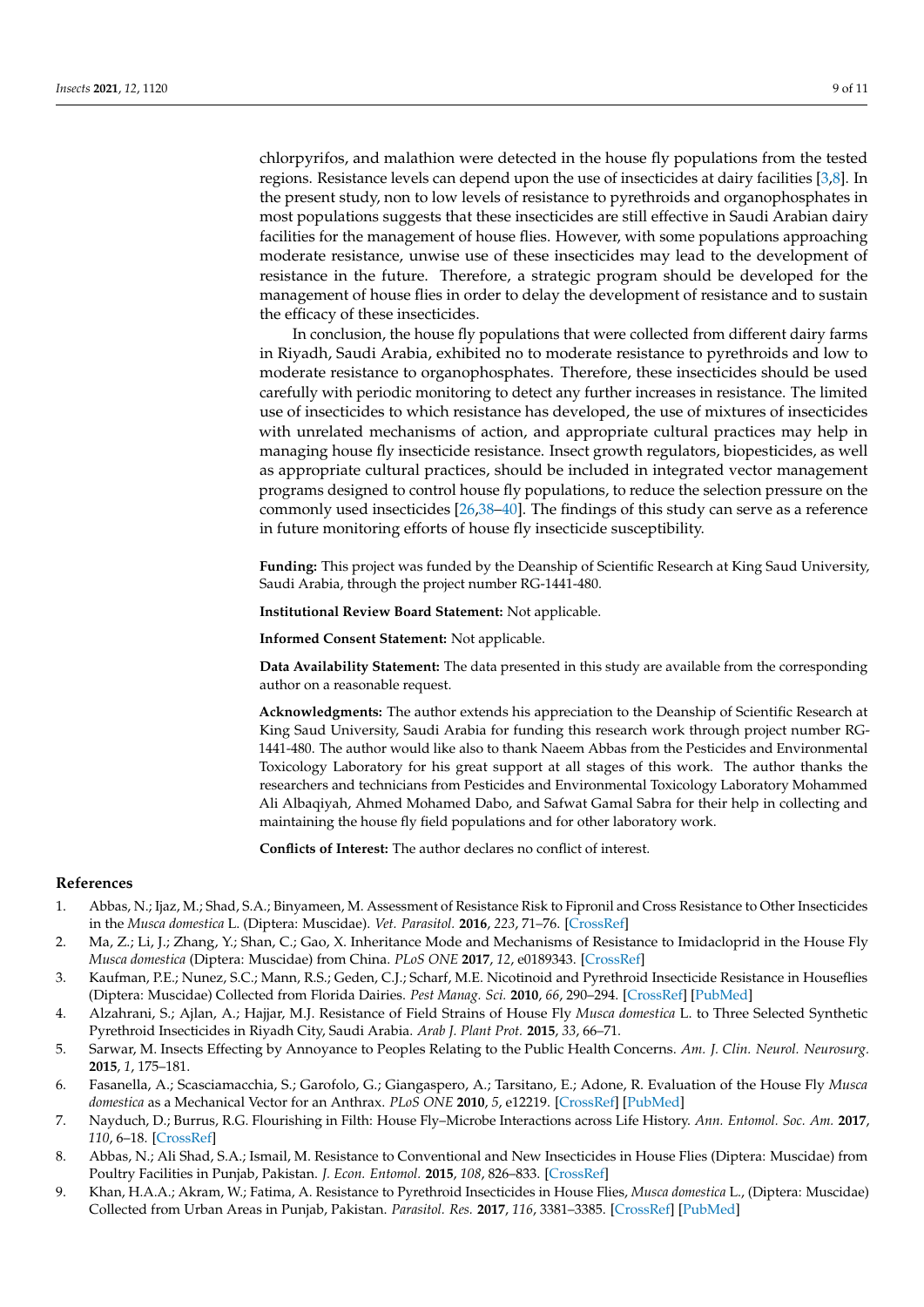- <span id="page-9-8"></span>10. Freeman, J.C.; Ross, D.H.; Scott, J.G. Insecticide Resistance Monitoring of House Fly Populations from the United States. *Pestic. Biochem. Physiol.* **2019**, *158*, 61–68. [\[CrossRef\]](http://doi.org/10.1016/j.pestbp.2019.04.006)
- <span id="page-9-0"></span>11. Wang, J.N.; Hou, J.; Wu, Y.Y.; Guo, S.; Liu, Q.M.; Li, T.Q.; Gong, Z.Y. Resistance of House Fly, *Musca domestica* L. (Diptera: Muscidae), to Five Insecticides in Zhejiang Province, China: The Situation in 2017. *Can. J. Infect. Dis. Med. Microbiol.* **2019**, *2019*, 4851914. [\[CrossRef\]](http://doi.org/10.1155/2019/4851914)
- <span id="page-9-1"></span>12. Soares, M.A.; Passos, L.C.; Campos, M.R.; Collares, L.J.; Desneux, N.; Carvalho, G.A. Side Effects of Insecticides Commonly Used Against *Tuta absoluta* on the Predator *Macrolophus basicornis*. *J. Pest Sci.* **2019**, *92*, 1447–1456. [\[CrossRef\]](http://doi.org/10.1007/s10340-019-01099-4)
- <span id="page-9-2"></span>13. Ippolito, A.; Kattwinkel, M.; Rasmussen, J.J.; Schäfer, R.B.; Fornaroli, R.; Liess, M. Modeling Global Distribution of Agricultural Insecticides in Surface Waters. *Environ. Pollut.* **2015**, *198*, 54–60. [\[CrossRef\]](http://doi.org/10.1016/j.envpol.2014.12.016) [\[PubMed\]](http://www.ncbi.nlm.nih.gov/pubmed/25555206)
- <span id="page-9-3"></span>14. Saeed, R.; Abbas, N.; Mehmood, Z. Emamectin Benzoate Resistance Risk Assessment in *Dysdercus Koenigii*: Cross-Resistance and Inheritance Patterns. *Crop Prot.* **2020**, *130*, 105069. [\[CrossRef\]](http://doi.org/10.1016/j.cropro.2019.105069)
- 15. Saeed, R.; Abbas, N. Realized Heritability, Inheritance and Cross-Resistance Patterns in Imidacloprid-Resistant Strain of *Dysdercus Koenigii* (Fabricius) (Hemiptera: Pyrrhocoridae). *Pest Manag. Sci.* **2020**, *76*, 2645–2652. [\[CrossRef\]](http://doi.org/10.1002/ps.5806)
- <span id="page-9-4"></span>16. Abbas, N.; Khan, H.A.A.; Shad, S.A. Resistance of the House Fly *Musca domestica* (Diptera: Muscidae) to Lambda-Cyhalothrin: Mode of Inheritance, Realized Heritability, and Cross-Resistance to Other Insecticides. *Ecotoxicology* **2014**, *23*, 791–801. [\[CrossRef\]](http://doi.org/10.1007/s10646-014-1217-7)
- <span id="page-9-5"></span>17. Khan, H.A.A. Characterization of Permethrin Resistance in a *Musca domestica* strain: Resistance Development, Cross-Resistance Potential and Realized Heritability. *Pest Manag. Sci.* **2019**, *75*, 2969–2974. [\[CrossRef\]](http://doi.org/10.1002/ps.5409) [\[PubMed\]](http://www.ncbi.nlm.nih.gov/pubmed/30873734)
- <span id="page-9-6"></span>18. Roditakis, E.; Skarmoutsou, C.; Staurakaki, M. Toxicity of Insecticides to Populations of Tomato Borer *Tuta absoluta* (Meyrick) from Greece. *Pest Manag. Sci.* **2013**, *69*, 834–840. [\[CrossRef\]](http://doi.org/10.1002/ps.3442) [\[PubMed\]](http://www.ncbi.nlm.nih.gov/pubmed/23757288)
- 19. Abbas, N.; Shad, S.A.; Shah, R.M. Resistance Status of *Musca domestica* L. Populations to Neonicotinoids and Insect Growth Regulators in Pakistan Poultry Facilities. *Pak. J. Zool.* **2015**, *47*, 1663–1671.
- <span id="page-9-7"></span>20. Shah, R.M.; Alam, M.; Ahmad, D.; Waqas, M.; Ali, Q.; Binyamin, M.; Shad, S.A. Toxicity of 25 Synthetic Insecticides to the Field Population of *Culex quinquefasciatus* Say. *Parasitol. Res.* **2016**, *115*, 4345–4351. [\[CrossRef\]](http://doi.org/10.1007/s00436-016-5218-8) [\[PubMed\]](http://www.ncbi.nlm.nih.gov/pubmed/27530515)
- <span id="page-9-9"></span>21. Li, Q.; Huang, J.; Yuan, J. Status and Preliminary Mechanism of Resistance to Insecticides in a Field Strain of House Fly (*Musca domestica*, L). *Rev. Bras. Entomol.* **2018**, *62*, 311–314. [\[CrossRef\]](http://doi.org/10.1016/j.rbe.2018.09.003)
- <span id="page-9-10"></span>22. LeOra, S. *Poloplus, a User's Guide to Probit or Logit Analysis*; LeOra Software: Berkeley, CA, USA, 2003.
- <span id="page-9-11"></span>23. Abbott, W.S. A Method of Computing the Effectiveness of an Insecticide. *J. Econ. Entomol.* **1925**, *18*, 265–267. [\[CrossRef\]](http://doi.org/10.1093/jee/18.2.265a)
- <span id="page-9-12"></span>24. Litchfield, J.T.; Wilcoxon, F. A Simplified Method of Evaluating Dose-Effect Experiments. *J. Pharmacol. Exp. Ther.* **1949**, *96*, 99–113.
- <span id="page-9-13"></span>25. Torres-Vila, L.M.; Rodrıguez-Molina, M.C.; Lacasa-Plasencia, A.; Bielza-Lino, P. Insecticide Resistance of *Helicoverpa armigera* to Endosulfan, Carbamates and Organophosphates: The Spanish Case. *Crop Prot.* **2002**, *21*, 1003–1013. [\[CrossRef\]](http://doi.org/10.1016/S0261-2194(02)00081-9)
- <span id="page-9-14"></span>26. Abbas, N.; Hafez, A.M. Resistance to Insect Growth Regulators and Age-Stage, Two-Sex Life Table in *Musca domestica* from Different Dairy Facilities. *PLoS ONE* **2021**, *16*, e0248693. [\[CrossRef\]](http://doi.org/10.1371/journal.pone.0248693)
- <span id="page-9-15"></span>27. Tabashnik, B.E.; Mota-Sanchez, D.; Whalon, M.E.; Hollingworth, R.M.; Carrière, Y. Defining Terms for Proactive Management of Resistance to Bt Crops and Pesticides. *J. Econ. Entomol.* **2014**, *107*, 496–507. [\[CrossRef\]](http://doi.org/10.1603/EC13458) [\[PubMed\]](http://www.ncbi.nlm.nih.gov/pubmed/24772527)
- <span id="page-9-16"></span>28. Akıner, M.M.; Çağlar, S.S. Monitoring of Five Different Insecticide Resistance Status in Turkish House Fly *Musca domestica* L. (Diptera: Muscidae) Populations and the Relationship between Resistance and Insecticide Usage Profile. *Turkiye Parazitol. Derg.* **2012**, *36*, 87–91. [\[CrossRef\]](http://doi.org/10.5152/tpd.2012.21)
- <span id="page-9-17"></span>29. Abbas, N.; Shad, S.A. Assessment of Resistance Risk to Lambda-Cyhalothrin and Cross-Resistance to Four Other Insecticides in the House Fly, *Musca domestica* L. (Diptera: Muscidae). *Parasitol. Res.* **2015**, *114*, 2629–2637. [\[CrossRef\]](http://doi.org/10.1007/s00436-015-4467-2) [\[PubMed\]](http://www.ncbi.nlm.nih.gov/pubmed/25903007)
- <span id="page-9-18"></span>30. Khan, H.A.A.; Akram, W.; Shad, S.A. Resistance to Conventional Insecticides in Pakistani Populations of *Musca domestica* L. (Diptera: Muscidae): A Potential Ectoparasite of Dairy Animals. *Ecotoxicology* **2013**, *22*, 522–527. [\[CrossRef\]](http://doi.org/10.1007/s10646-013-1044-2)
- <span id="page-9-19"></span>31. Smith, L.B.; Kasai, S.; Scott, J.G. Pyrethroid Resistance in *Aedes aegypti* and *Aedes albopictus*: Important Mosquito Vectors of Human Diseases. *Pestic. Biochem. Physiol.* **2016**, *133*, 1–12. [\[CrossRef\]](http://doi.org/10.1016/j.pestbp.2016.03.005)
- <span id="page-9-20"></span>32. Scott, J.G.; Yoshimizu, M.H.; Kasai, S. Pyrethroid Resistance in *Culex pipiens* Mosquitoes. *Pestic. Biochem. Physiol.* **2015**, *120*, 68–76. [\[CrossRef\]](http://doi.org/10.1016/j.pestbp.2014.12.018)
- <span id="page-9-21"></span>33. Protopopoff, N.; Matowo, J.; Malima, R.; Kavishe, R.; Kaaya, R.; Wright, A.; West, P.A.; Kleinschmidt, I.; Kisinza, W.; Mosha, F.W.; et al. High Level of Resistance in the Mosquito *Anopheles gambiae* to Pyrethroid Insecticides and Reduced Susceptibility to Bendiocarb in North-Western Tanzania. *Malar. J.* **2013**, *12*, 149. [\[CrossRef\]](http://doi.org/10.1186/1475-2875-12-149)
- <span id="page-9-22"></span>34. Ali Khan, H.A.A.; Akram, W.; Lee, S. Resistance to Selected Pyrethroid Insecticides in the Malaria Mosquito, *Anopheles stephensi* (Diptera: Culicidae), from Punjab, Pakistan. *J. Med. Entomol.* **2018**, *55*, 735–738. [\[CrossRef\]](http://doi.org/10.1093/jme/tjx247) [\[PubMed\]](http://www.ncbi.nlm.nih.gov/pubmed/29346647)
- <span id="page-9-23"></span>35. Al-Sarar, A.S. Insecticide Resistance of *Culex pipiens* (L.) Populations (Diptera: Culicidae) from Riyadh City, Saudi Arabia: Status and Overcome. *Saudi J. Biol. Sci.* **2010**, *17*, 95–100. [\[CrossRef\]](http://doi.org/10.1016/j.sjbs.2010.02.001)
- <span id="page-9-24"></span>36. Khan, H.A.A.; Akram, W.; Shehzad, K.; Shaalan, E.A. First Report of Field Evolved Resistance to Agrochemicals in Dengue Mosquito, *Aedes albopictus* (Diptera: Culicidae), from Pakistan. *Parasit. Vectors* **2011**, *4*, 146. [\[CrossRef\]](http://doi.org/10.1186/1756-3305-4-146)
- <span id="page-9-25"></span>37. Saddiq, B.; Shad, S.A.; Khan, H.A.A.; Aslam, M.; Ejaz, M.; Afzal, M.B.S. Resistance in the Mealybug *Phenacoccus solenopsis* Tinsley (Homoptera: Pseudococcidae) in Pakistan to Selected Organophosphate and Pyrethroid Insecticides. *Crop Prot.* **2014**, *66*, 29–33. [\[CrossRef\]](http://doi.org/10.1016/j.cropro.2014.08.006)
- <span id="page-9-26"></span>38. Geden, C.J. Status of Biopesticides for Control of House Flies. *J. Biopest.* **2012**, *5*, 1–11.